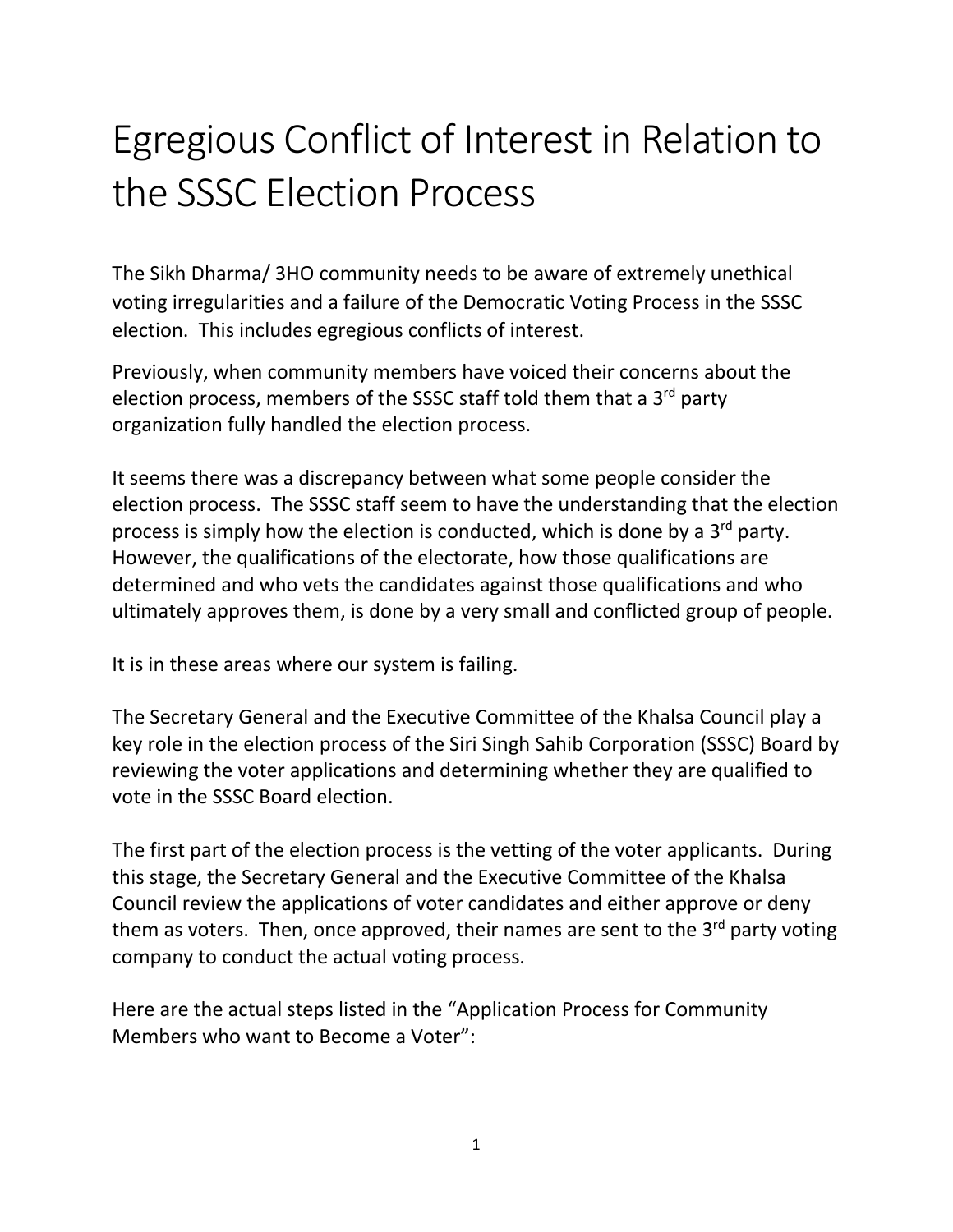- 1. Complete the online application. This application will be available on this page starting March 25, 2022. Application period ends June 30, 2022 by 8pm EST/6pm MST/5pm PST.
- 2. Get 3 letters of recommendation from Ministers in Good Standing, Active Khalsa Council members and/or Active Lead and Professional Lead Trainers in the ATA Academy. You will need the information (name, email and phone number) for your three recommenders before starting the online application. **Note:** Letters of recommendation cannot be written by relatives. Send them **[https://www.ssscorp.org/recommendation](https://www.ssscorp.org/recommendation-process.html)[process.html](https://www.ssscorp.org/recommendation-process.html)** for them to fill out the online recommendation. NO LETTERS OR PDF RECOMMENDATIONS will be accepted. They have to fill out the online recommendation.
- **3. Candidates for the SSSC cannot write letters of recommendation for persons applying to be in the electorate. If a recommender becomes a candidate after writing a letter of recommendation, the person applying to be in the electorate will be asked to provide an additional letter.**
- 4. Online recommendation have to be submitted by the recommenders by June 30, 2022 by 8pm EST/6pm MST/5pm PST.
- **5. After the packet is submitted it will be sent to the SDI Secretary General as well as the Office of Dharmic Counsel for review.**
- **6. Once vetted, the application will be sent to the Khalsa Council Executive Committee for approval.**
- **7. The Khalsa Council Executive Committee will review and make a decision on your eligibility. The Election team will reach out to you to let you know of your approval status.**
- **8. If approved, you will then receive a voter ID the day voting beings.**

Why are candidates of the SSSC "not allowed to write letters of recommendation for persons applying to be in the electorate" (#3 above), BUT the Secretary General and other members of the SSSC board and some of their family members and staff who all sit on the Executive Committee, completely handle the approval process of the voters themselves? (#5-#8 above)

There is a big discrepancy in the messaging here. On one hand, #3 is supposedly addressing conflict of interest issues, but then #5-8 completely immerse members of the SSSC and some of their staff or family members into a state of egregious conflict of interest.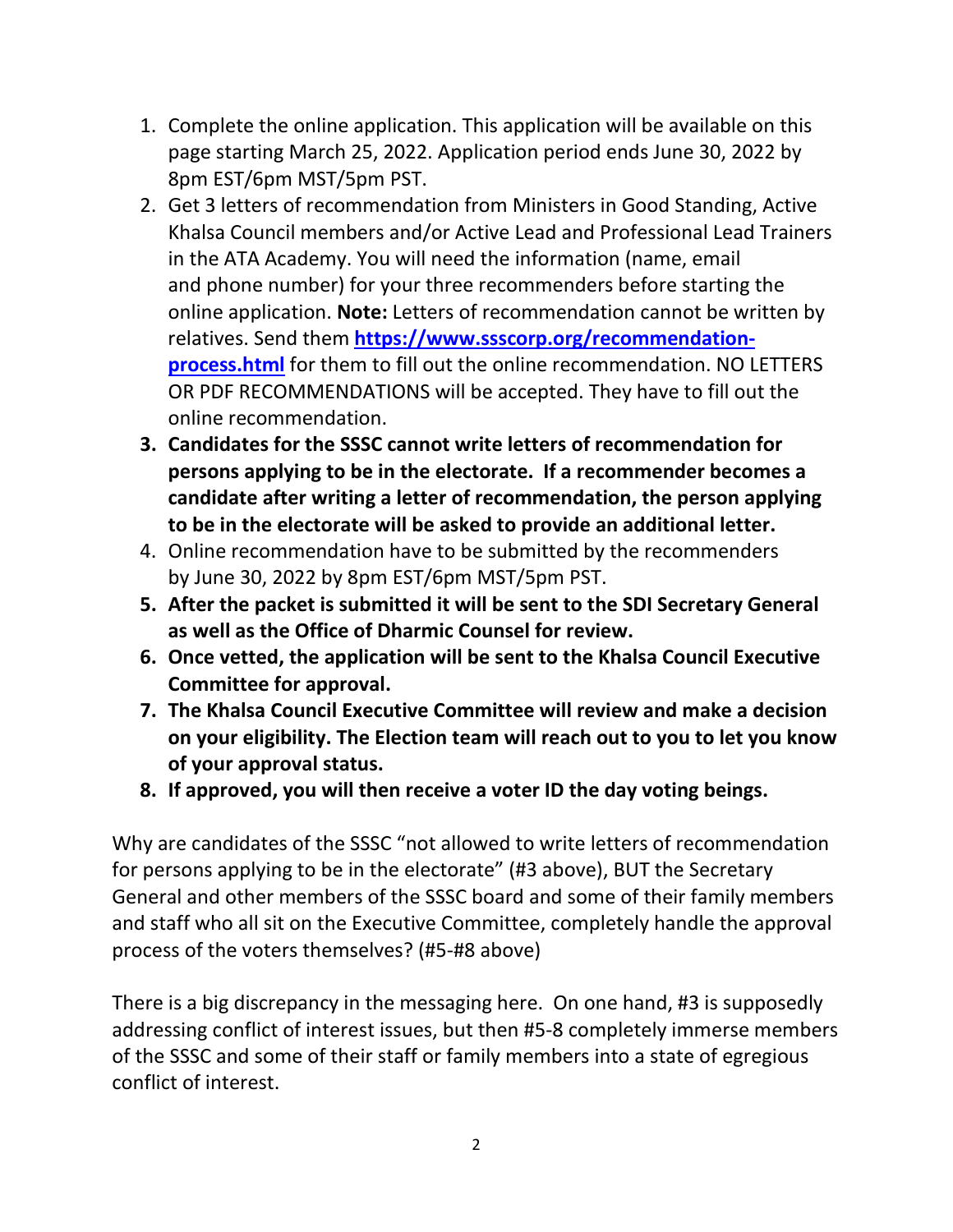# Who is on the Executive Committee?

The following four main leadership roles on the Khalsa Council of Sikh Dharma International (SDI) are responsible for setting the agendas and running the Khalsa Council meetings. They are also members of the Executive Committee of the Khalsa Council which approves or denies the applications of people applying to be part of the electorate which votes to appoint SSSC Board members. These are the people who currently fulfill these roles (as of April 2022) Their names and the position for which they sit on the Executive Committee are in bold and any connection to the SSSC is bolded in orange:

1. **Gurujot Kaur – Secretary General** – her role of Secretary General of the Khalsa Council and the CEO of SDI is a paid position. **She also sits on the SSSC Board** and was a member of the CRT, which oversaw the implementation of the AOB report.

2. **Guru Jodha Singh – Khalsa Council Chairperson** and **SSSC Board member**. Also, his wife receives a salary as the Executive Director of the Office of Ethics and Professional Standards (EPS). The EPS is directly overseen by the SSSC.

3. **Atma Kaur – Chief Facilitator (Whip).** In late 2020, Atma Kaur replaced Pritpal Kaur as the Chief Facilitator (Whip). Atma Kaur is a **paid staff person of the SSSC**. (As of April 2022, it is not clear whether Atma Kaur is still the Chief Whip or not.) 4. **Kartar Singh - SDI Chancellor** – this position is an autonomous role, completely separate from the SSSC and is responsible to look out for the best interests of SDI and the Khalsa Council. **His work is directly overseen by the Secretary General, (who sits on the SSSC board). Historically, in his capacity as SDI Chancellor, he would have certified the SSSC election as a "independent check and balance separate from the SSSC". However, that function has now been taken over by Amrit Kaur, who was the previous SDI Chancellor and is now the SSSC Chief Dharmic Counsel, a paid SSSC position. Recently, the SDI Chancellor was hired to conduct legal work for the SSSC. Kartar Singh also sits on the ODC (Office of Dharmic Council) which is the SSSC's inside counsel and the ODC is in charge of vetting the SSSC candidates who will be running in the SSSC election.**

The Executive Committee members of the Khalsa Council set the Khalsa Council agendas and approve people to be voters in the election of the SSSC Board. Below is the complete list of Executive Committee members of the Khalsa Council (as of April 2022) and where applicable, concerns of conflicts of interest are indicated. Their names and the position for which they sit on the Executive Committee are in bold and any connection to the SSSC is bolded in orange: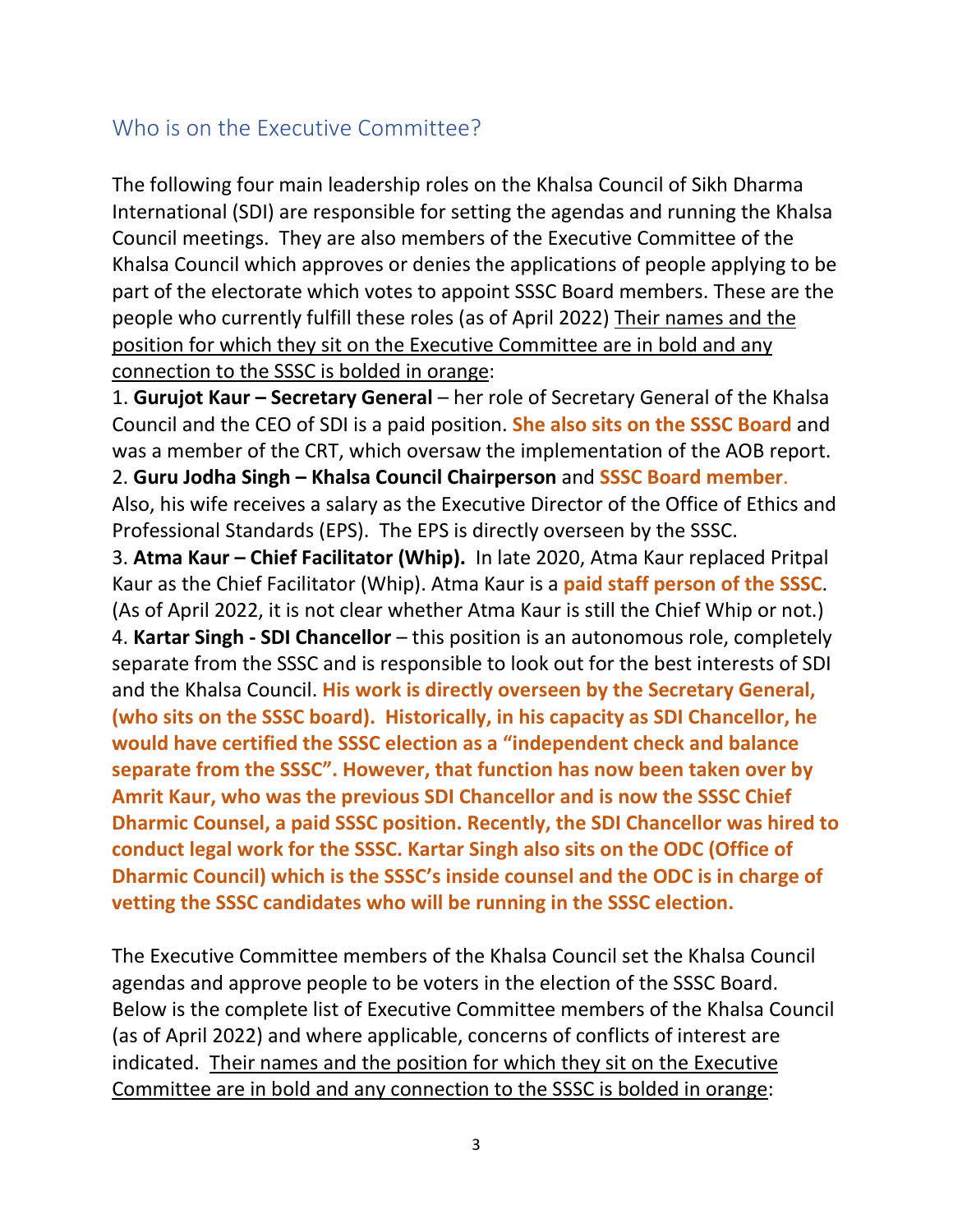**1. Gurujot Kaur - Secretary General of the Khalsa Council and CEO of SDI.** In addition**, she is an SSSC board member, whose seat on the SSSC is up for reelection. As far as we know, she will be a nominee for her seat on the SSSC which is opening up, unless she now decides not to run for reelection, and therefore will not be on the ballot. If she is going to run to be appointed to the SSSC board again, how can she also be in a position to vet and approve voters in an election for which she is a candidate? As the SDI CEO and Secretary General, Gurujot Kaur is one of the few people on the SSSC who has a paid position. Between her and her husband, they have been pulling in more than \$250,000 per year in salaries for many years.** also worked closely with Gurujot Kaur as a member of the CRT which oversaw the implementation of the AOB report

2. **Guru Jodha Singh - Khalsa Council Chairperson** and also **sits on the SSSC Board**. **His wife is employed as the Executive Director of the EPS. (Note: the KC Chairperson for the prior two years was Guruka Singh, who was also an SSSC Board member and whose wife was previously employed as the Executive Director of the EPS).**

3. **Sahaj Singh – Chairperson of the SSSC Board.** I**n addition, his seat is up for reelection. In all likelihood, he will be running in the upcoming election to fill his open seat on the SSSC Board, unless he now decides not to run for reelection, and therefore will not be on the ballot. If he is going to run to be appointed to the SSSC board again, how can he also be in a position to vet and approve voters in an election for which he is a candidate?**

**Sahaj Singh is also on the KIIT Board which pays its board members approximately \$3000/month.** 

**MOST IMPORTANT SAHAJ SHOULD BE DISQUALIFIED AS A VOTER IN THE SSSC ELECTION. While sitting on the SSSC Board, Sahaj Singh and his wife made a legal claim (which may have been an EPS complaint) against one of our forprofit entities and received a large amount of settlement money. One of the requirements for people applying to become voters in the SSSC election is "***not currently, nor has ever been involved in any activities, organizations or communications that harm, threaten, or misrepresent the legacy organizations (for example, have an active EPS complaint, have threatened or taken legal action against any legacy organization or its employees, have made complaints to the SGPC or other Sikh governing bodies about any Sikh Dharma/3HO*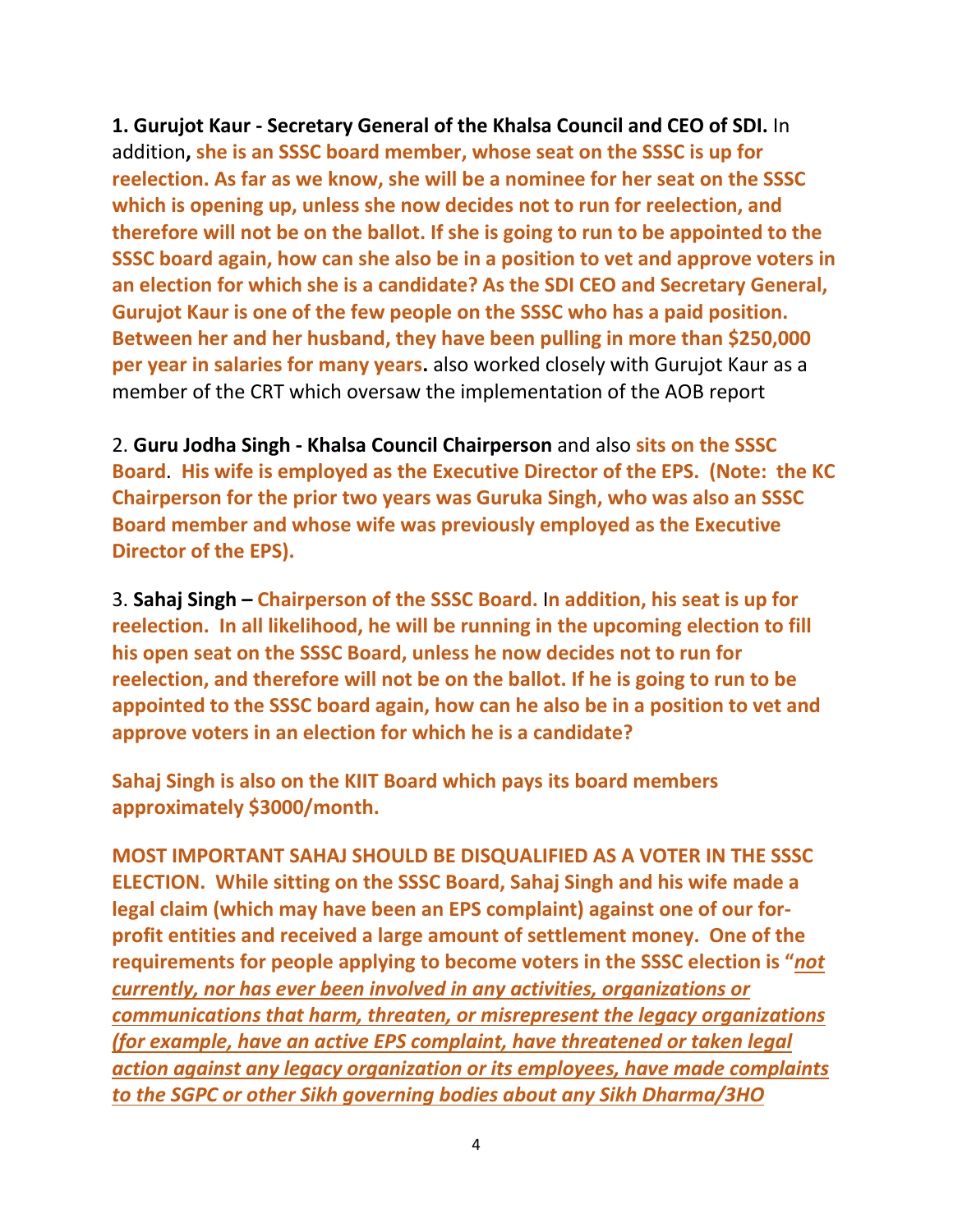*organization)."* **How can Sahaj Singh vet voters when he himself is not qualified to be a voter? Also, because the disqualification rules are basically the same for people to sit on the SSSC board, he should also not be a nominee for the SSSC board. A 3rd party, unbiased entity should be making all of these decisions**

4. **Viriam Singh - LGBTQIA Task Force member** and is also an **SSSC Board Member** 5. **Amrit Kaur** - **Chief Dharmic Counsel for the SSSC, a paid SSSC position.**

A historical note about Amrit Kaur, the former SDI Chancellor, who moved into the role with the Office of Dharmic Counsel (ODC):

More than a decade ago, when SDI brought the lawsuit against the UI (the Unto Infinity Board which was the leadership body which was the precursor to the SSSC board) and who sought to steal millions from our Dharmic businesses, Amrit Kaur was the Chancellor of SDI. She assisted with the victory of our Dharma in that case. Once the lawsuit was over, the SSSC board was seated for the first time and many of the leadership who had been fighting the lawsuit against UI were elected to that board.

At that time, Amrit Kaur's official role was still SDI Chancellor, but she continued working with the newly formed SSSC board on the "in-house" legal issues that the SSSC was facing. This was a natural progression, given her involvement with helping with the lawsuit and the high degree of unity our community had at that time, after having fought a long and hard legal battle together. Even though her role had gravitated more and more to working with the SSSC, she continued sitting at the leadership table of the SDI Khalsa Council (in the official capacity of SDI Chancellor), even though when people started asking, they were also told that she was the SSSC Chancellor.

Over time SDI started expressing their needs for having a Chancellor dedicated to SDI, as they always had in the past, since Amrit Kaur's focus was now working with the SSSC. At that same time, some members of the SSSC board and Amrit Kaur, also suggested making a drastic move of making Amrit Kaur's title officially, the SSSC Chancellor, and to move the SDI Ministry, including the Office of the Secretary of Religion, to be directly under the SSSC instead of SDI. They said that as SSSC Chancellor, she could provide legal counsel to all of the boards affiliated under the SSSC, including SDI.

Of course, the SDI Board did not agree, and they proceeded to install Kartar Singh, the current SDI Chancellor, as "acting" SDI Chancellor and he and the SDI Board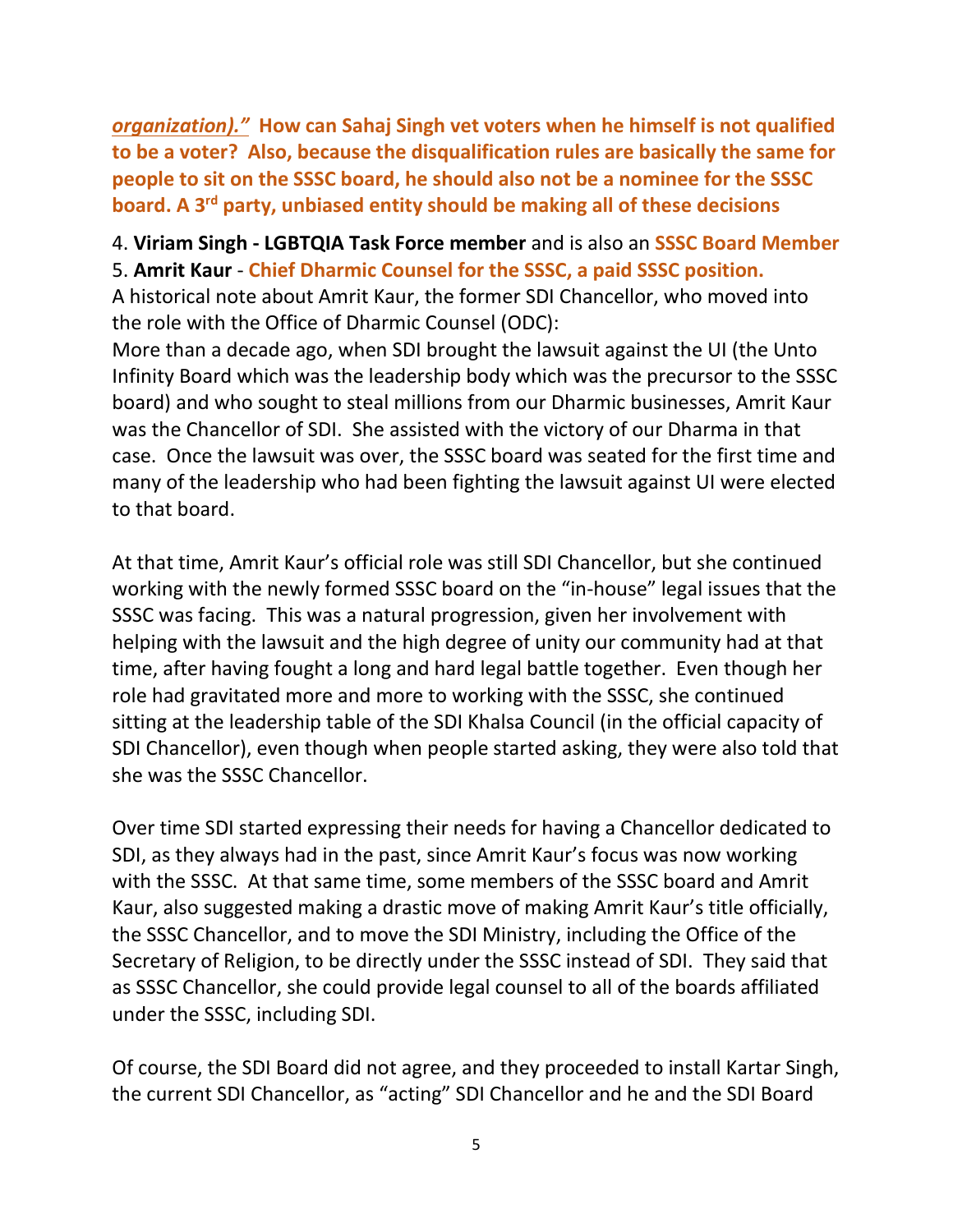and Officers proceeded to research and make their case to the full SSSC Board that the SDI Ministry and SDI Chancellor should remain with SDI. They prevailed and Kartar Singh became the official SDI Chancellor and Amrit Kaur instead became the "Chief Dharmic Counsel" for the "Office of Dharmic Counsel" which serves the SSSC.

As part of this history, it should also be noted that the role of the SDI Chancellor (which Amrit Kaur was officially fulfilling at the time) was to **certify the SSSC board election** – The idea being that the SDI Chancellor in their autonomous role on the Khalsa Council, separate from the SSSC board, would oversee this process and not the SSSC board itself. Our community had just come off of the lawsuit against UI, and people wanted to be sure that there was an "arm's length" procedure in place for the election process.

As mentioned previously, over time Amrit Kaur's role had continued to gravitate away from representing the interests of SDI as the SDI Chancellor and representing the interests of the SSSC. And with that transition, over the years, few people have noticed that now the certification of the SSSC election no longer sits with the SDI Chancellor, but with Amrit Kaur and the ODC, the SSSC's in-house counsel.

This is important to note in the context of this document because it demonstrates a precedent of members of our leadership "guiding things in a different direction" often times without any formal decision and people are not aware of how it was done previously, and then before we know it, there's a "the new way of doing things" which now is taken for granted.

The current procedure is that the ODC (the SSSCs in-house legal counsel) now participates in the SSSC election process by, (along with the Executive Committee which includes SSSC board members who are up for election, their staff and/or family members), vetting and approving voters, as well as vetting the SSSC board candidates themselves.

In addition, recently it has come up that there are "new rules" in the current SSSC Election Process, where members of our community (and even SSSC board members themselves) have asked questions about how these "new rules" were decided and no one seems to have any answers—no one owns up to having made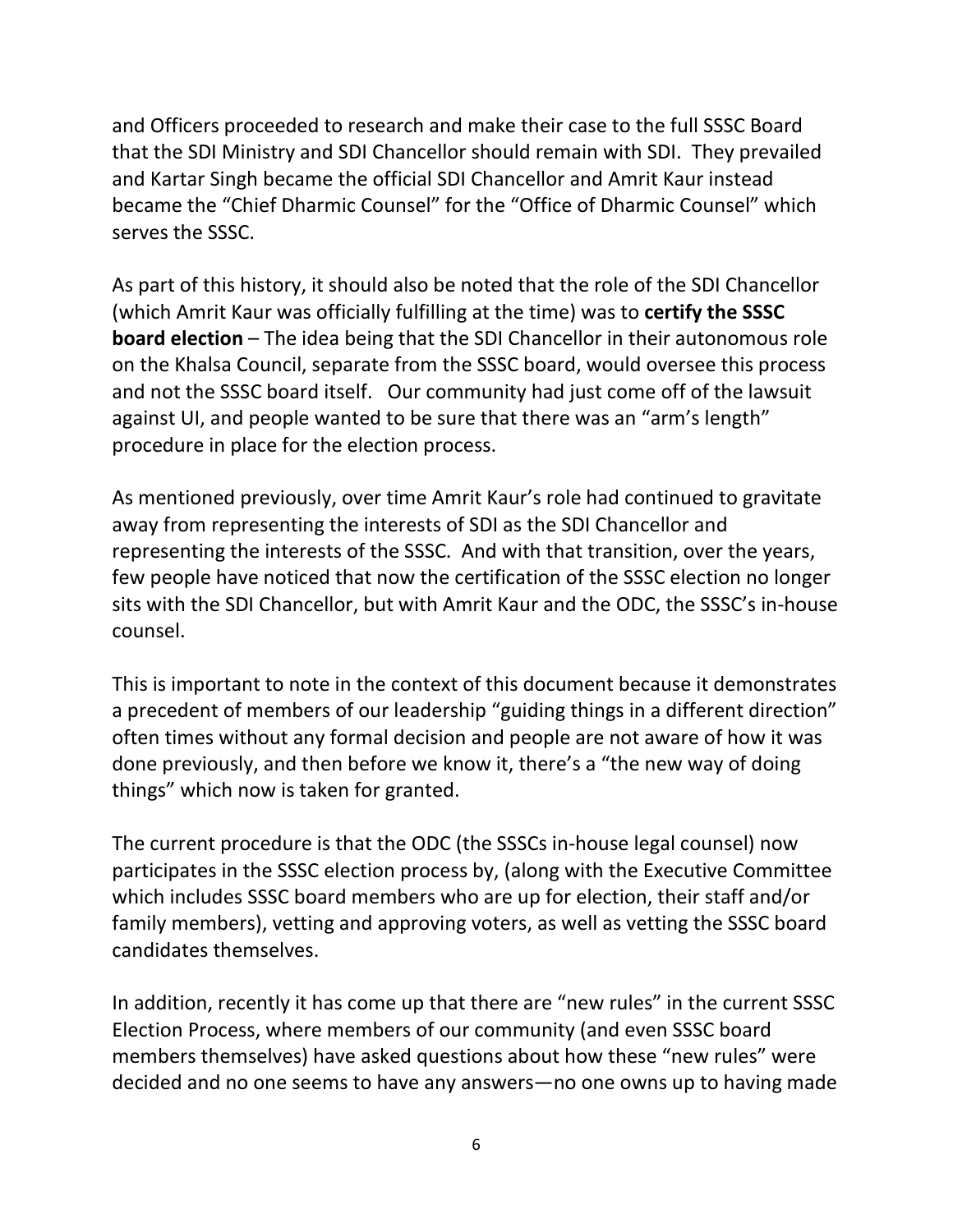the changes. Once again, this is a situation where "things just start to happen differently" without any kind of official process being documented, and the people who are affected question what is happening and have to "make their case" about what is wrong with the process. There is no transparency regarding policies on how the electorate are decided and how or why changes to the process are made. One of the purposes of this document is to shine a light on this – changes need to be made.

6. **Sat Want Singh - Executive Director of the SSSC and husband of Gurujot Kaur (Khalsa Council Secretary General, SDI CEO and SSSC Board Member). Between Sat Want Singh and his wife, they have been pulling in more than \$250,000 per year in salaries for many years.** 

7. **Atma Kaur – Chief Whip** - **SSSC paid staff member in her role as the CRC Coordinator and SSSC Assistant Executive Director**. (as of April 2022, it is unknown whether she is still the Chief Whip)

8. **Siri Ved Kaur** – **Executive Director of the EPS – a position overseen by the SSSC. Her husband, Guru Jodha Singh, is both an SSSC Board Member and the newly elected Khalsa Council Chairperson. Her assistant, which is also a paid position, is Satshabad Kaur, the wife of Sahaj Singh, Chairperson of the SSSC.** 9. **Sada Bahar Kaur** - **Secretary of the Khalsa Council**, and is **overseen directly by Gurujot Kaur (Secretary General, SDI CEO and SSSC Board Member)** 

10. **Kartar Singh - SDI Chancellor** - **his work is overseen by Gurujot Kaur (Khalsa Council Secretary General, SDI CEO and SSSC Board Member) Recently, he was hired to conduct legal work for the SSSC.**

11. **Kirtan Singh – Chairperson of the Bhai Sahiba Section**. **He is also COO of SDI, and his work is directly overseen by Gurujot Kaur (CEO of SDI, Khalsa Council Secretary General and SSSC Board Member)** 

12. **Pritpal Kaur** – **CEO of 3HO** – she was formerly the Chief Whip of the Khalsa Council but remains on the Executive Committee in her role as CEO of 3HO, even though this is the only legacy nonprofit CEO who in on the Executive Committee. Pritpal Kaur also worked closely with Gurujot Kaur as a member of the CRT which oversaw the implementation of the AOB report

**13. Satshabad Singh – \*\*Chairperson of New Millennium Section, who is one of three sangat members advocating to "help get as many people as possible registered to vote in the next SSSC election so that we can sweep the board with progressive candidates". The "Vote for Progress" platform promoted by Satshabad Singh is: 1) Improve therapy services; 2) Take accountability for the**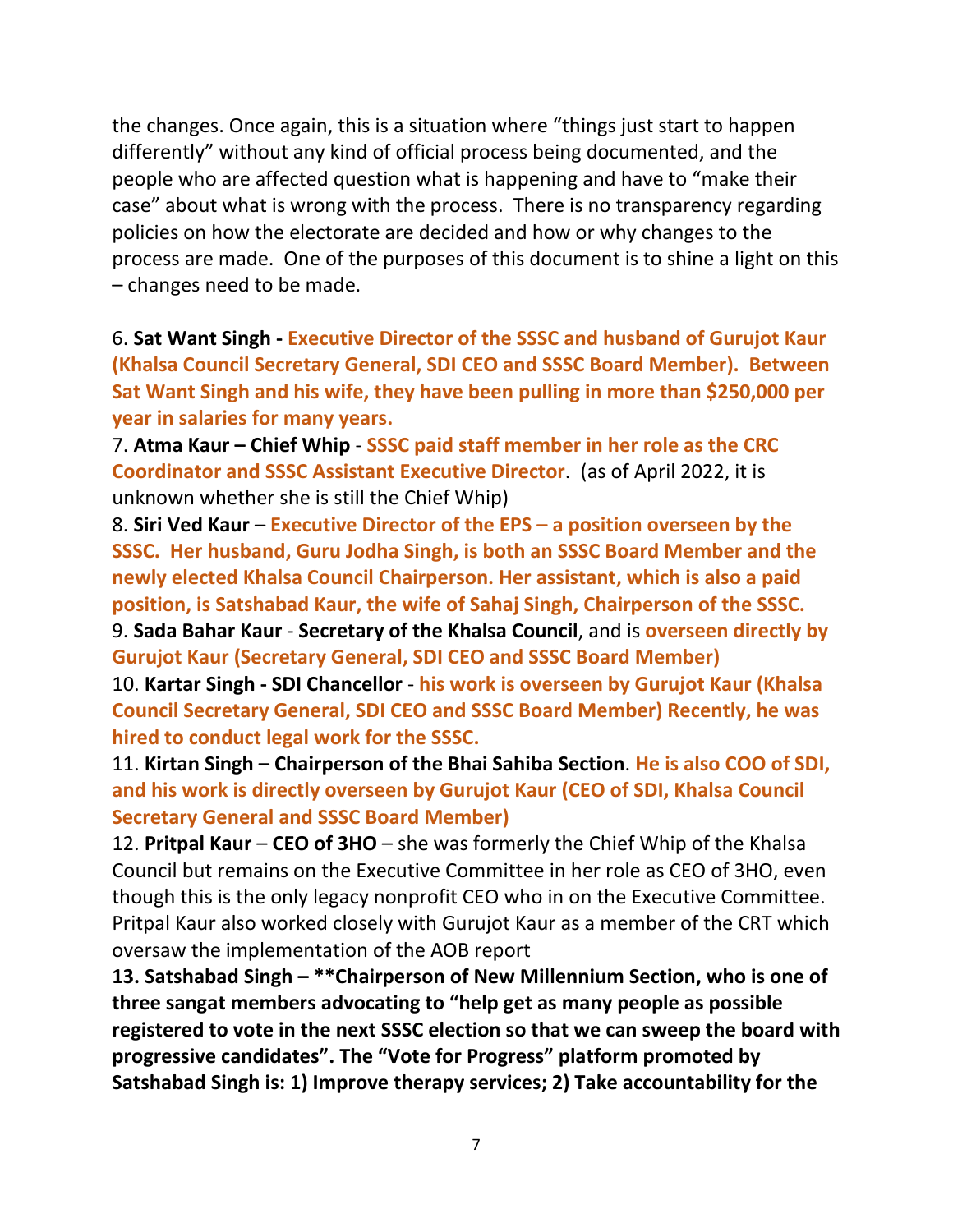**past; and 3) Unlock millions in restitution. The obvious conflict of interest here is that Satshabad sits on the Executive Committee to determine whether people qualify to vote in the SSSC board election, and yet he himself is organizing an effort to gather "a specific kind" of voters. Based on the language in the "Progressive SSSC Voter Registration form" [Progressive SSSC Voter Registration Form (paperform.co) also see screenshot in Addendum A below], it is clear that Satshabad Singh has a strong bias in terms of what kind of voters he would like to see approved.**

**Our global community, including the SSSC is split, and having someone in the role who is not maintaining neutrality and actively promoting "sweeping the board with progressive candidates" is particularly troubling**

Note: Japa Kaur, who along with Satshabad Singh, is one of the 3 people sponsoring the "Vote for Progress" (and is now employed by the EPS), sent multiple communications to community members with the following messaging: *"We would like to win this election so that there is funding for the Restorative Justice process, including Compassionate Reconciliation, counseling and reparations for those harmed by Yogi Bhajan or our institutions over the past several decades. We look for ongoing accountability and transparency from these organizations."*

The SSSC attorneys have made clear that the messaging from our Dharmic entities should not include language about harm by Yogi Bhajan and yet an employee of the EPS is promoting a platform based on this narrative.

Japa Kaur also said: *"For the first time, anyone who has practiced this lifestyle for at least 7 years, can vote in this election. This is ground-breaking and represents more inclusivity."* This information is incorrect. The rule of practicing this lifestyle for at least 7 years was in place for recent elections as well.

14.**Nirvair Singh** - \*\***Chairperson of the Central Section**. He was also a member of the CRT which oversaw the implementation of the AOB report

15.**Bibiji** - **SSSC Board Member** and Bhai Sahiba of SDI

16.**Dr. Sat Kaur–SDI Secretary of Religion**, an officer of the SDI Board

17.**Chairperson of SDI** – currently no chairperson

18**.Guru Raj Kaur–Deputy Bhai Sahiba**

19. **Speaker of the House** - our understanding is that the previous Speaker of the House resigned; as of April 2022, it is unknown who the replacement is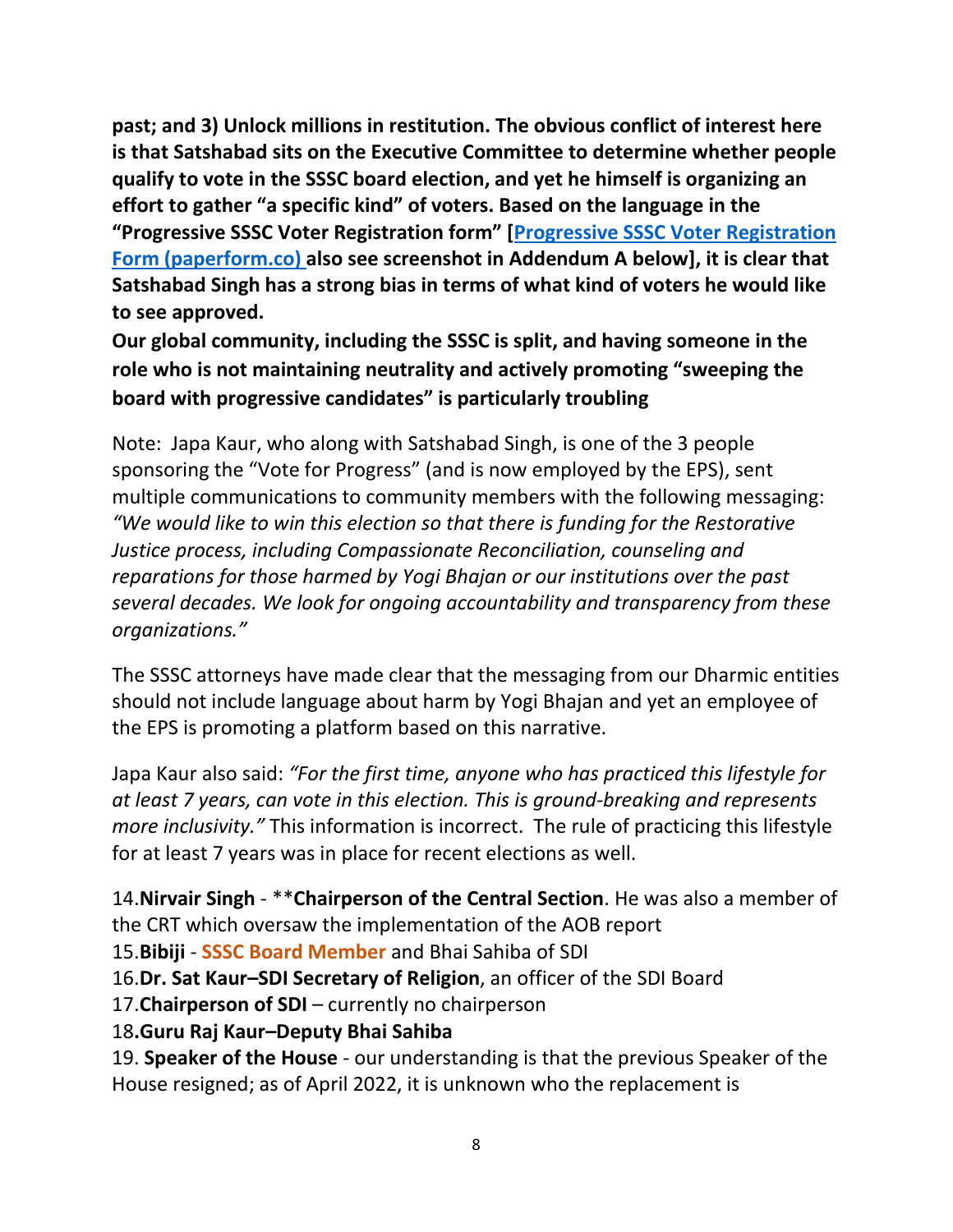There is a serious conflict of interest when Executive Committee members also sit on the SSSC board and vet the applicants who will be voting for or against them. At least two Executive Committee members are up for reelection on the SSSC board and others are being paid either directly or indirectly by the SSSC. These people will be directly affected by who potential voters vote for and should not be deciding who can and cannot vote in the SSSC election.

The Executive Committee is overseen and appointed by the Secretary General. As someone who directly benefits from the actions of the Executive Committee, she should not be deciding who comprises the Executive Committee.

**Knowing that the election was coming up soon, community members brought their concerns about conflicts of interest to the SSSC staff weeks ago. Their concerns were summarily dismissed (see one example below).** 

**Consequently, these concerns were not addressed and now the vetting of voter candidates has already begun. Members of our community are now very concerned about the integrity of this election process. It is imperative that these conflict-of-interest issues be dealt with and corrected immediately.**

There has been much discussion on the SSSC board over the years, as to whether individual SSSC board members should sit on the non-profit and for-profit boards which they oversee. They finally decided to put one of their board members on those boards, but as NON-VOTING members. They obviously understood the importance of conflict-of-interest concerns for these situations.

However, somehow, even though numerous conflicts of interest concerns have been brought up to the SSSC board over the last couple of years, either "officially" by the Students of Yogi Bhajan, or "unofficially" by other Sangat members, the SSSC board has completely missed the mark in dealing with the issue of SSSC board members sitting on the body which is so closely involved with approving voters who determine who will sit on the SSSC board. This is arguably an even more important issue, since it has to do with the integrity of the SSSC board itself.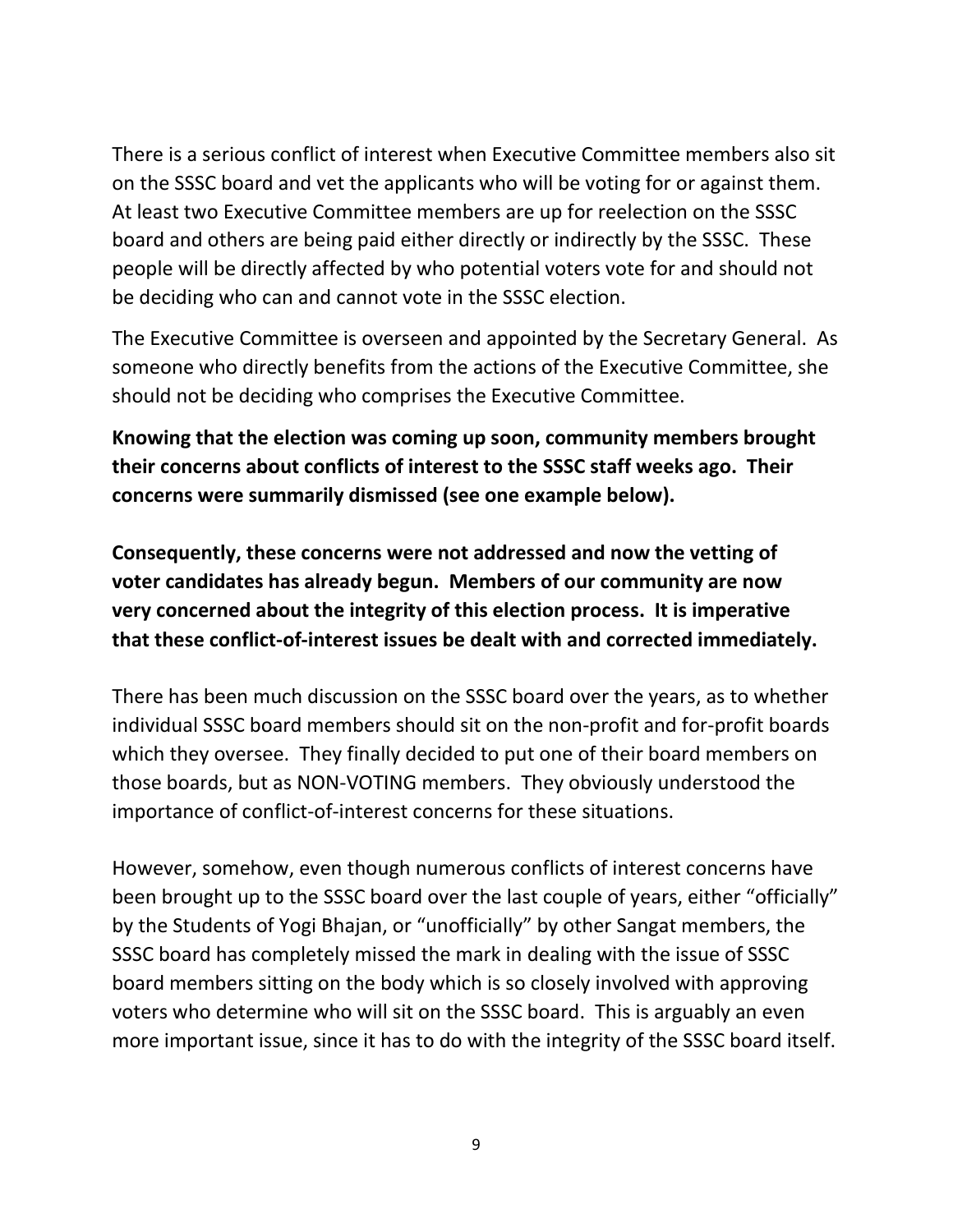The SSSC's lack of taking this issue seriously is evident in a recent email communication between Sat Want Singh Khalsa, the Executive Director of the SSSC and a Student of Yogi Bhajan (SYB) who brought up concerns about conflictsof-interest. Below is Sat Want Singh's reply and the SYB response:

**Sat Want Singh:** "*SSSC conflicts are addressed by a Conflicts of Interest Policy available on the SSSC website [https://ssscorp.org/about/articles-policies](https://ssscorp.org/about/articles-policies-bylaws/)[bylaws/](https://ssscorp.org/about/articles-policies-bylaws/) and the SSSC bylaws which are also available on the same site. None of the issues raised violated the SSSC Conflicts policy."*

**SYB Response:** Here are some of the relevant sections of the SSSC Conflict of Interest Policy which support our conflict-of-interest concerns:

SIRI SINGH SAHIB CORPORATION CONFLICT OF INTEREST POLICY

#### 1. PURPOSE

*The purpose of this Conflict-of-Interest Policy (the "Policy") is to foster public confidence in the integrity of the Siri Singh Sahib Corporation ("SSSC") to protect the interests of the SSSC and its "Related Entities,"….by requiring disclosure of each and every personal interest that might influence a person's judgment in relation to decision-making on behalf of SSSC. Such personal interests include any commitment, investment, relationship, obligation, or involvement, financial or otherwise, direct or indirect, which may influence a person's ability to act in the best interest of SSSC. Some conflicts of interest may be hard to recognize.*

*2. PERSONS COVERED BY THE POLICY*

*This policy applies to "Covered Persons," defined as any SSSC director, officer, or member of any committee of SSSC's Board of Trustees that has authority to act on behalf of the Board of Trustees. Every Covered Person shall complete an ANNUAL Conflict of Interest Questionnaire.* 

**Does the SSSC review and follow its Conflict of Interest policy? Is the SSSC is in violation of its Conflict-of-Interest policy? When was the last time the SSSC Board members "completed an ANNUAL conflict of interest questionnaire"?**

4. CONFLICT OF INTEREST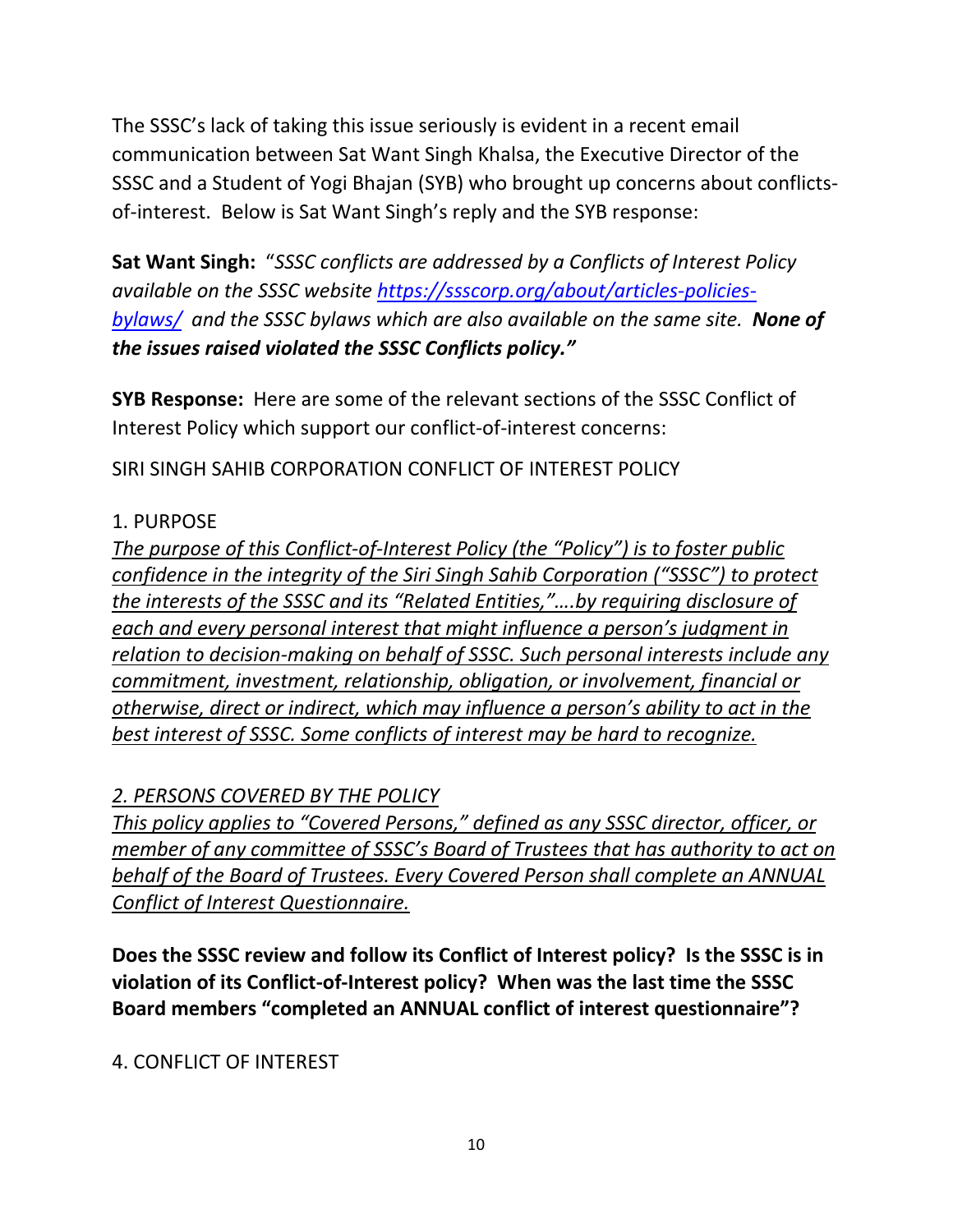*No Covered Person may engage in any transaction or arrangement or undertake positions with Related Entities or other organizations that involve a conflict of interest, except in compliance with this Policy. Covered Persons should avoid both actual conflicts and the appearance of conflicts of interest.*

*a. Actual Conflict. The Board of Trustees may from time to time a recurring transaction or arrangement or recurring category of transaction or arrangement evaluate and determine that such arrangement or transaction constitutes an actual conflict of interest under this Policy (an "Actual Conflict"). The President or the President's designee, with the advice of the Chancellor, shall identify and disclose to the Board of Trustees when an Actual Conflict arises, and the Covered Person shall be recused. A list of transactions or arrangements which the Board of Trustees determines constitute an Actual Conflict shall be attached hereto and incorporated herein as Exhibit 2. (Not included in the document) b. Potential Conflict. A Covered Person may have a conflict of interest with respect to a transaction or arrangement whenever he or she, or any of his or her Family Members:*

*(i) Has or anticipates having any ownership interest, investment interest, or serves or anticipates serving as a director, officer, or employee of, any entity that is: (a) a Related Entity; (b) sells goods or services to, or purchases services from SSSC or any of its Related Entities; (c) has any other transaction or arrangement with SSSC or any of its Related Entities; or (d) competes with SSSC or any of its Related Entities.*

*(iii) Serves or anticipates serving as a director, officer, employee of, or consultant (paid or unpaid) to, any Related Entity of SSSC.*

**Does the SSSC review and follow its Conflict-of-Interest policy? Is the SSSC is in violation of its Conflict-of-Interest policy? When was the last time the SSSC Board members "completed an ANNUAL conflict of interest questionnaire"?** 

#### **Sat Want Singh's response continues:**

*"I think a better approach would be for you to interface with Khalsa Council on these issues and either get the Khalsa Council to institute a conflicts policy or have them do a Motion for Advisement to the SSSC with specific recommendations how to address the conflicts you raise by amending their conflicts policy. That would work better in my opinion than singling out specific examples."*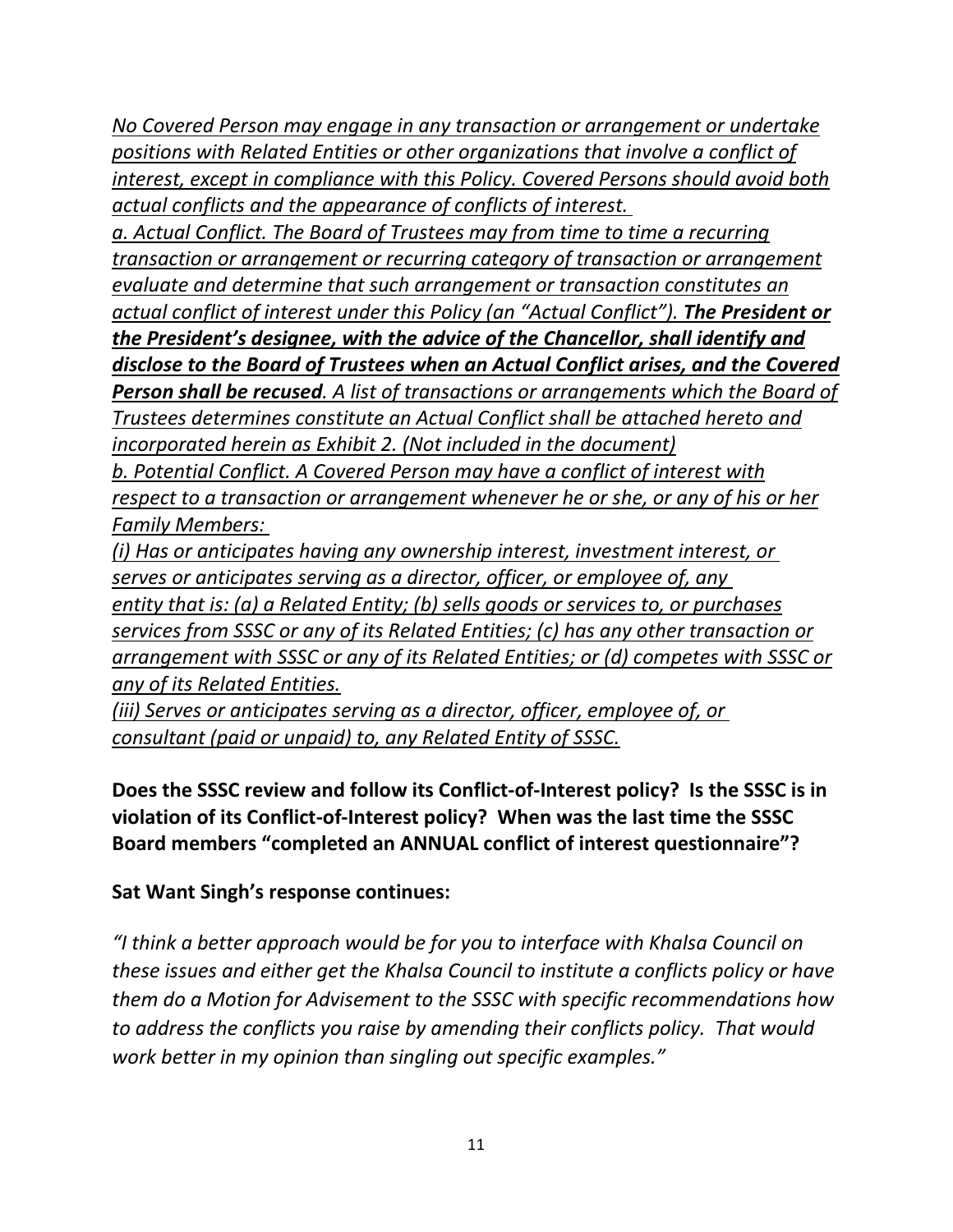**SYB Response:** Over the last several years, the number of SSSC board members or people paid by the SSSC (i.e., SSSC/EPS staff) who sit on the Executive Committee of the Khalsa Council has continued to grow. Currently (as of April 2022) nine of the nineteen Executive Committee members are directly related to the SSSC.

There are grave concerns when such a large number of people sitting on the Executive Committee also either sit on the SSSC board themselves, they or a family member receives compensation as a result of their connection with the SSSC, or they or a family member receives compensation from an entity which the SSSC oversees – and they also decide who the voters are who will reelect them or employ them.

Essentially, nearly half of the Executive Committee is connected to the SSSC. So, how likely are they to "get the Khalsa Council to institute a conflicts policy or do a Motion for Advisement to the SSSC (themselves) with specific recommendations how to address the conflicts" when this means they must police themselves.

This is a seemingly never-ending circle of "passing the buck" – Sangat members and the Students of Yogi Bhajan bring up the issues, nothing is handled at the SSSC level, but the people who bring up the concerns are told to bring it to the Khalsa Council, who in turn sit on the SSSC.

#### **Sat Want Singh's response continues:**

*One bit of information is that Guruka Singh (the past KC Chairperson) was elected by the Khalsa Council which was aware of his position on the SSSC Board. As I recall, there were also no other volunteers, so he ran unopposed."*

**SYB Response**: Sat Want Singh's response misses the whole point of there being a conflict of interest. It is not about whether someone is elected, unopposed. It is the fact that an SSSC board member is allowed to be considered for the position in the first place. SSSC board members should not even be considered as possible candidates for being Chairperson of the Khalsa Council, because that means that person will automatically sit on the Executive Committee, which approves the voters who will then vote on whether they will be reelected to the SSSC Board.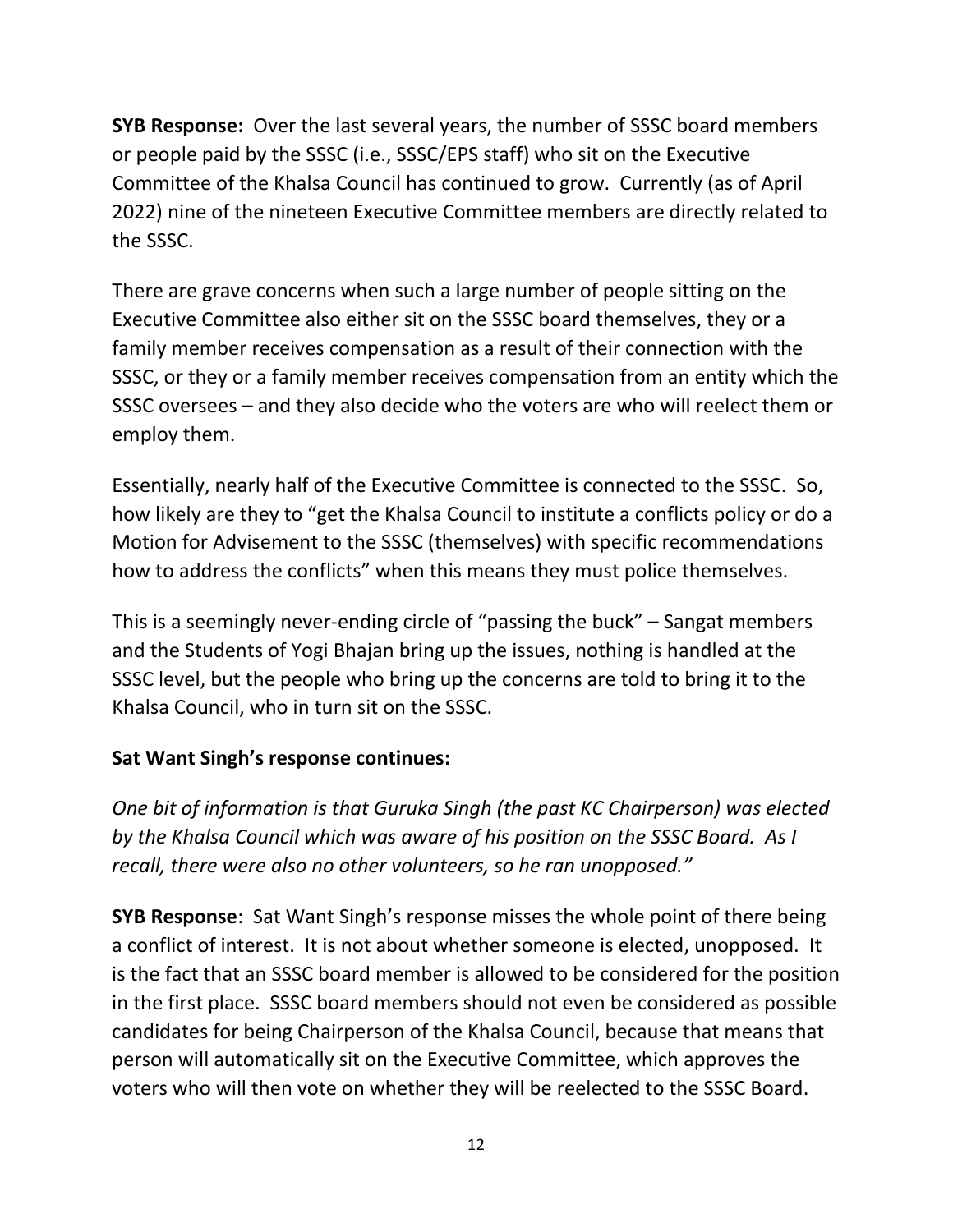The person with the most apparent conflicts of interest is Gurujot Kaur, wife of Sat Want Singh. She has leadership roles in multiple intersecting organizations and unlike most of the SSSC Board, she is well paid by SDI, one of the legacy organizations under the SSSC.

The SDI bylaws state that the position of CEO of Sikh Dharma International and the Secretary General, are held by the same person. The Secretary General is appointed by the Siri Sikdar Sahiba. Upon the resignation or death of the Siri Sikdar Sahiba, the Secretary General becomes the Siri Sikdar Sahiba and appoints the next Secretary General. So, unlike a normal CEO position, who is accountable to the board of the organization, the only person who has any legal oversight over the Secretary General is the Siri Sikdar Sahiba. For the last two years, the Siri Sikdar Sahiba has been, and continues to be, on a leave of absence, per the recommendation of the previous SSSC attorneys.

The danger of the incestuous relationships expressed in this document is precisely what happened more than a decade ago, when Unto Infinity and their attorney, Roy Lambert, facilitated the attempted theft of the multi-million-dollar company, Golden Temple, by selling it to individuals for \$100 each -- there were no checks and balances or recognition of real and potential conflicts of interest. Have we learned nothing from that dark chapter in our history?

### How to Make this Right

Best practices for successful corporate governance, are that even when actual conflicts of interest are debatable, even the appearance of conflict of interest should be avoided.

There are many obvious and potential conflicts of interest here which need to be addressed. The SSSC should take a close look at their Conflict-of-Interest Policy and follow the best practices it describes.

The right thing for the SSSC Board to do in its role to protect and maintain the integrity of our Dharmic organization, is to ensure that our entities are operating free of such egregious conflicts of interest as described in this document.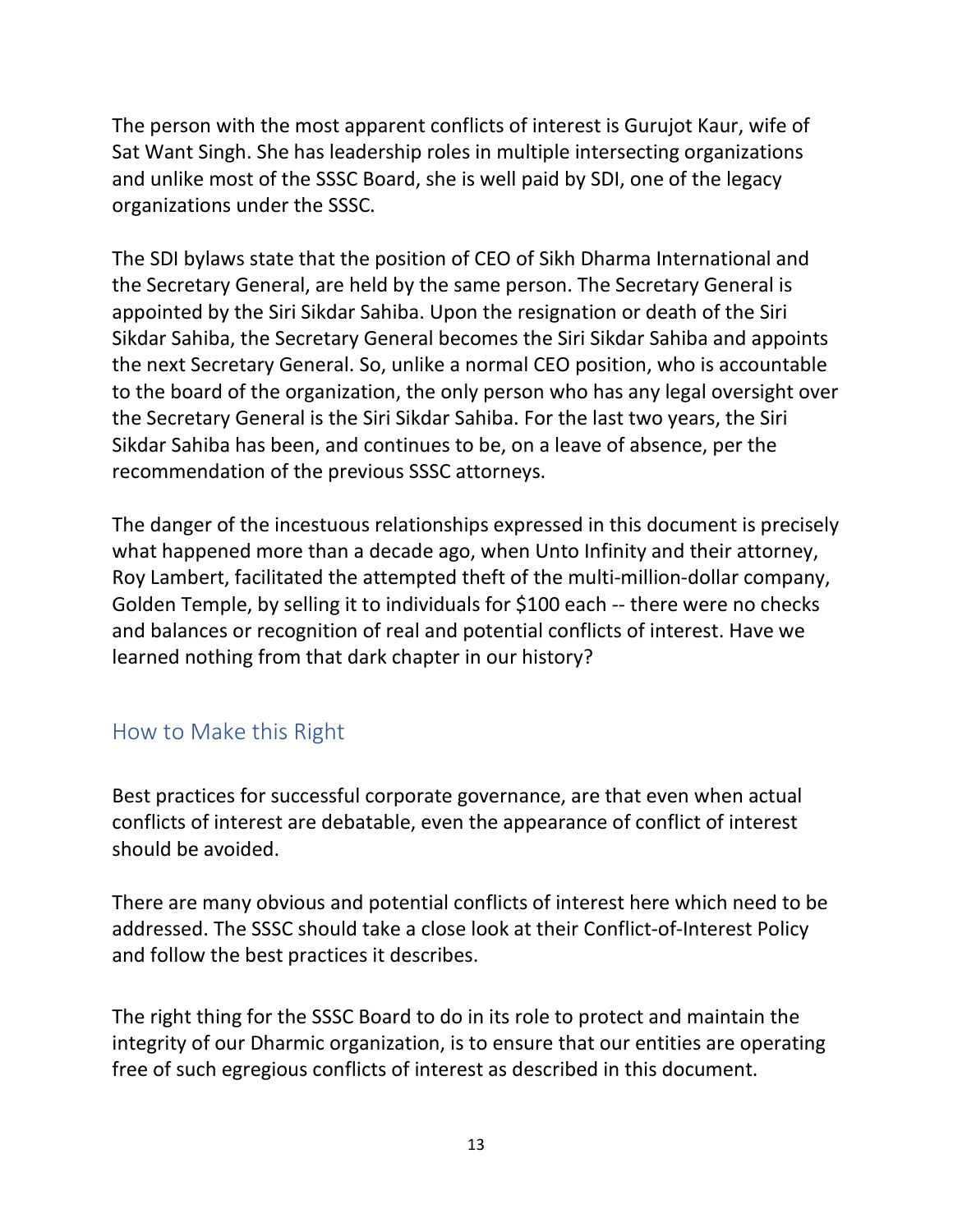The SSSC does not have any kind of check and balance. The Khalsa Council, as a leadership body of our Dharma, is the only possible entity which can fulfill that role. Even though the SSSC does not have to follow the advice of the Khalsa Council, by being autonomous and giving its advice, at least the leadership of the Khalsa Council should have the opportunity provide differing perspectives that originate from a body of conscious individuals who represent the Sangat as a whole.

For this reason, the two organizations should be independent without overlapping leadership roles.

The Secretary General of the Khalsa Council should work solely for the interests of SDI, its Khalsa Council and its Ministry. By sitting on both the SSSC board and being Secretary General of the Khalsa Council, she has an outsized influence and potential conflicts of interest. Therefore, the Secretary General of the Khalsa Council should not also be an SSSC board member.

Our community is extremely polarized, and it would be extremely difficult for anyone on either side to remain neutral when the decision of this election will mean their fundamental beliefs and concerns will be addressed or not. Because of this and all of the conflict-of-interest items listed in this document, and in order for the current election to be considered legitimate, the SSSC should take the following actions:

- 1. The current election process, including vetting voters, needs to STOP IMMEDIATELY and a completely separate INDEPENDENT body needs to conduct ALL ASPECTS of the COMPLETE election process
- 2. The Secretary General of the Khalsa Council, who is also an SSSC Board member needs to choose whether to resign from the Khalsa Council, or to resign from the SSSC board.